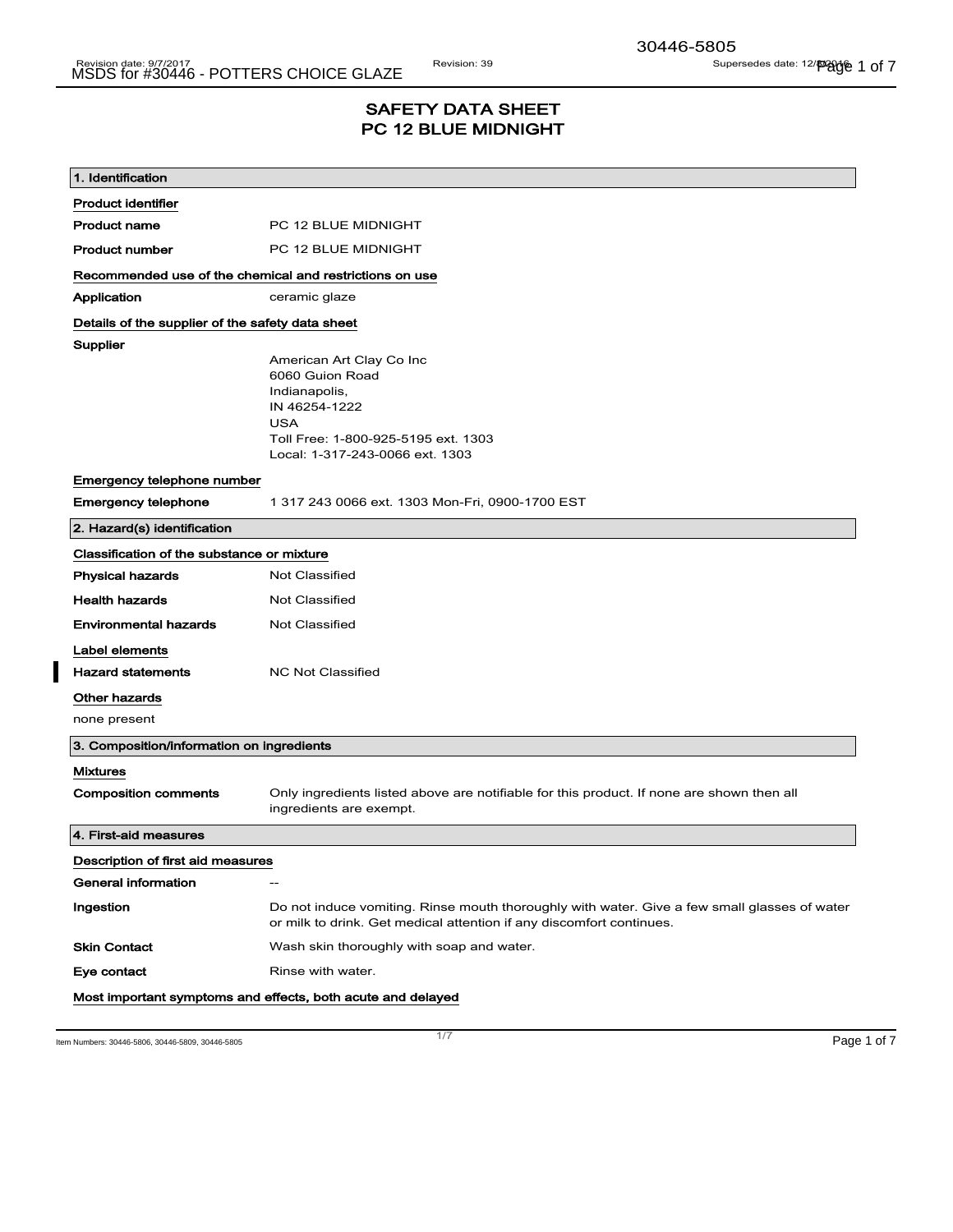# Inhalation **Read Section 2 for any specific precautions associated with this product. In general, breathing** any type of dust / mist can and may aggravate irritation of the throat and lungs. Ingestion **Read Section 2 for any specific precautions associated with the use of this product. Products** with specific warnings about ingestion will give guidance there. Skin contact **Read Section 2 for any specific precautions associated with the use of this product. In general** most ceramic glazes, clays and special products will tend to have a drying effect on the skin and may cause some sensitivity to users with sensitive skin. Eye contact **Read Section 2 for any specific precautions associated with the use of this product. In general** most ceramic and special products contain materials that maybe abrasive to eyes. Keeping materials from contacting the eyes is prudent. If contact does occur, flush with clean water, do not rub. Indication of immediate medical attention and special treatment needed Notes for the doctor Treat symptomatically. 5. Fire-fighting measures Extinguishing media Suitable extinguishing media Use fire-extinguishing media suitable for the surrounding fire. Special hazards arising from the substance or mixture Specific hazards The product is not believed to present a hazard due to its physical nature. Advice for firefighters Special protective equipment for firefighters Use protective equipment appropriate for surrounding materials. 6. Accidental release measures Personal precautions, protective equipment and emergency procedures **Personal precautions** For personal protection, see Section 8. Environmental precautions Environmental precautions Please read Section 2 completely. If any environmental warnings such as; H411 or H412 are listed in Section 2, please use appropriate procedures when disposing of product and container. Do not put materials into waterways or sewers. Methods and material for containment and cleaning up Methods for cleaning up Collect spillage for reclamation or absorb in vermiculite, dry sand or similar material Reference to other sections For waste disposal, see Section 13. For personal protection, see Section 8. 7. Handling and storage Precautions for safe handling Usage precautions **Read label before use. Do not eat, drink or smoke when using this product. Good personal** hygiene procedures should be implemented. Wash hands and any other contaminated areas of the body with soap and water before leaving the work site. Conditions for safe storage, including any incompatibilities Storage precautions Store in tightly-closed, original container in a dry and cool place. Specific end uses(s) Specific end use(s) The identified uses for this product are detailed in Section 1.

Item Numbers: 30446-5806, 30446-5809, 30446-5805 Page 2 of 7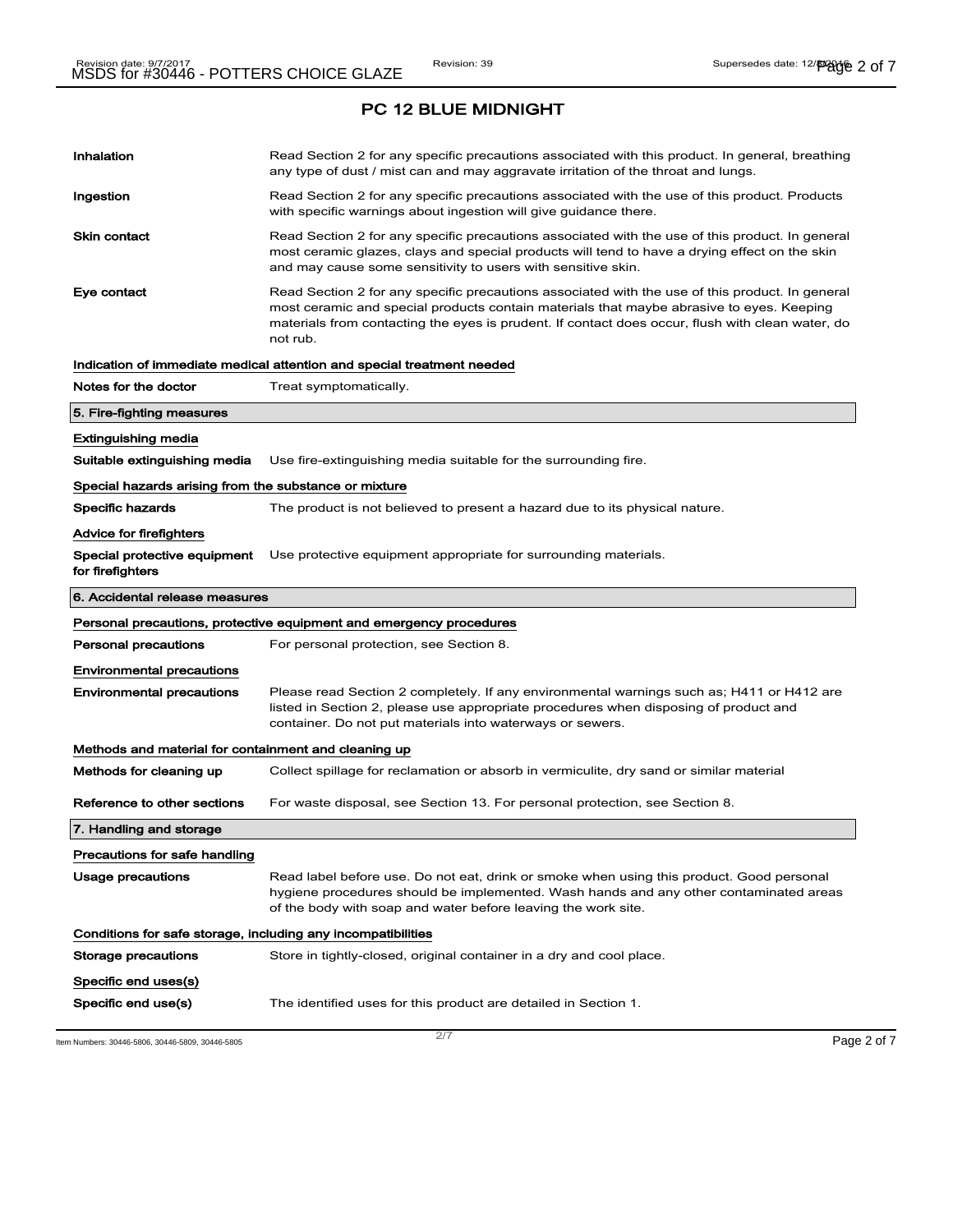### 8. Exposure Controls/personal protection

| Ingredient comments                 | Only ingredients listed n Section 3 are notifiable for this product. If none are shown then all<br>ingredients are exempt.                                                                                           |
|-------------------------------------|----------------------------------------------------------------------------------------------------------------------------------------------------------------------------------------------------------------------|
| <b>Exposure controls</b>            |                                                                                                                                                                                                                      |
| Appropriate engineering<br>controls | No specific ventilations requirements unless the "FAN" pictogram is shown above or specified<br>in Section 2.                                                                                                        |
| Eye/face protection                 | No specific eye protection required unless the "EYE PROTECTION" pictogram is shown<br>above or specified in Section 2.                                                                                               |
| <b>Hand protection</b>              | No specific hand protection required unless the "HAND PROTECTION" pictogram is shown<br>above or specified in Section 2.                                                                                             |
| Hygiene measures                    | Using good personal hygiene practices is always appropriate. Keeping a clean work space,<br>cleaning up properly when done, and not eating, drinking or smoking when using this product.                             |
| <b>Respiratory protection</b>       | No specific respiratory protection required unless the "RESPIRATOR" pictogram is shown<br>above or specified in Section 2. Using the appropriate certified protection for the operation is<br>important if required. |

### 9. Physical and Chemical Properties

| Information on basic physical and chemical properties |                           |
|-------------------------------------------------------|---------------------------|
| Appearance                                            | Colored liquid.           |
| Color                                                 | Various colors.           |
| Odor                                                  | Almost odorless.          |
| <b>Odor threshold</b>                                 | No information available. |
| рH                                                    | $6 - 8$                   |
| <b>Melting point</b>                                  | No information available. |
| Initial boiling point and range                       | No information available. |
| <b>Flash point</b>                                    | No information available. |
| <b>Evaporation rate</b>                               | No information available. |
| Flammability (solid, gas)                             | No information available. |
| Upper/lower flammability or<br>explosive limits       | No information available. |
| Vapor pressure                                        | No information available. |
| <b>Relative density</b>                               | Greater than 1.0          |
| Solubility(ies)                                       | Not applicable.           |
| <b>Partition coefficient</b>                          | No information available. |
| Auto-ignition temperature                             | Not applicable.           |
| <b>Decomposition Temperature</b>                      | No information available. |
| <b>Viscosity</b>                                      | No information available. |
| <b>Explosive properties</b>                           | none                      |
| <b>Oxidizing properties</b>                           | none                      |

Item Numbers: 30446-5806, 30446-5809, 30446-5805 Page 3 of 7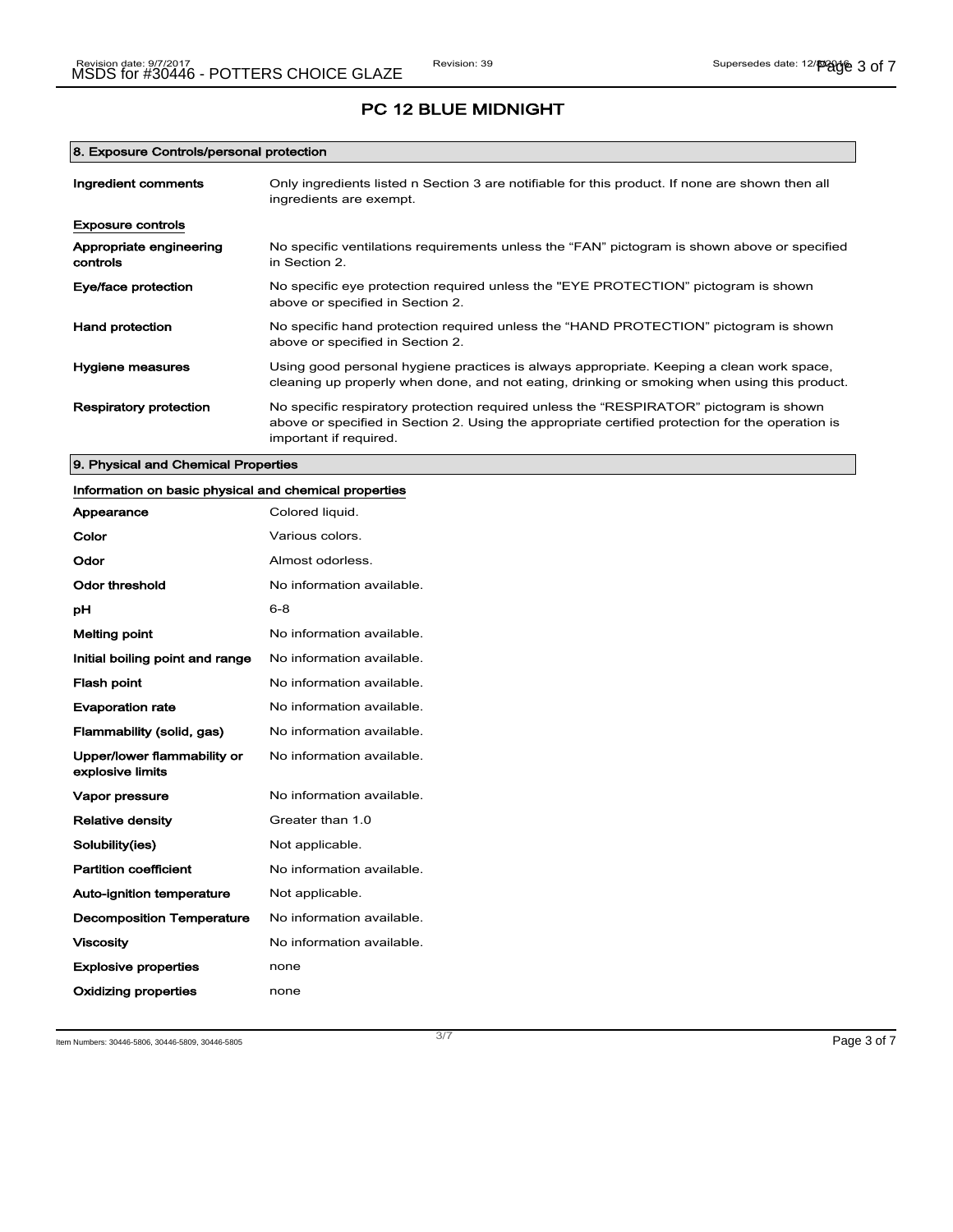| <b>Other information</b>              | Not applicable.                                                                                                                                                                                                                                |
|---------------------------------------|------------------------------------------------------------------------------------------------------------------------------------------------------------------------------------------------------------------------------------------------|
| 10. Stability and reactivity          |                                                                                                                                                                                                                                                |
| Reactivity                            | There are no known reactivity hazards associated with this product.                                                                                                                                                                            |
| Stability                             | No particular stability concerns.                                                                                                                                                                                                              |
| Possibility of hazardous<br>reactions | None known.                                                                                                                                                                                                                                    |
| <b>Conditions to avoid</b>            | None known.                                                                                                                                                                                                                                    |
| <b>Materials to avoid</b>             | None known.                                                                                                                                                                                                                                    |
| Hazardous decomposition<br>products   | None known.                                                                                                                                                                                                                                    |
| 11. Toxicological information         |                                                                                                                                                                                                                                                |
| Information on toxicological effects  |                                                                                                                                                                                                                                                |
| <b>Toxicological effects</b>          | Please read Section 2 thoroughly to understand the toxicological risks, (if any) and<br>precautions for safe use (if any).                                                                                                                     |
| Skin corrosion/irritation             |                                                                                                                                                                                                                                                |
| <b>Skin sensitization</b>             |                                                                                                                                                                                                                                                |
| Skin sensitization                    | Please read Section 2 thoroughly to understand the toxicological risks (if any) and precautions<br>for safe use (if any).                                                                                                                      |
| Eye contact                           | May cause temporary eye irritation.                                                                                                                                                                                                            |
| 12. Ecological Information            |                                                                                                                                                                                                                                                |
| Ecotoxicity                           | Please read Section 2 completely. If any environmental warnings such as; H411 or H412 are<br>listed in Section 2, please use appropriate procedures when disposing of product and<br>container. Do not put materials into waterways or sewers. |
| Persistence and degradability         |                                                                                                                                                                                                                                                |
| Persistence and degradability         | No data available.                                                                                                                                                                                                                             |
| Biodegradation                        | Not inherently biodegradable.                                                                                                                                                                                                                  |
| <b>Bioaccumulative potential</b>      |                                                                                                                                                                                                                                                |
| <b>Partition coefficient</b>          | No information available.                                                                                                                                                                                                                      |
| Mobility in soil                      |                                                                                                                                                                                                                                                |
| <b>Mobility</b>                       | Semi-mobile.                                                                                                                                                                                                                                   |
| Other adverse effects                 |                                                                                                                                                                                                                                                |
| Other adverse effects                 | None known.                                                                                                                                                                                                                                    |
| 13. Disposal considerations           |                                                                                                                                                                                                                                                |
| Waste treatment methods               |                                                                                                                                                                                                                                                |

Item Numbers: 30446-5806, 30446-5809, 30446-5805 Page 4 of 7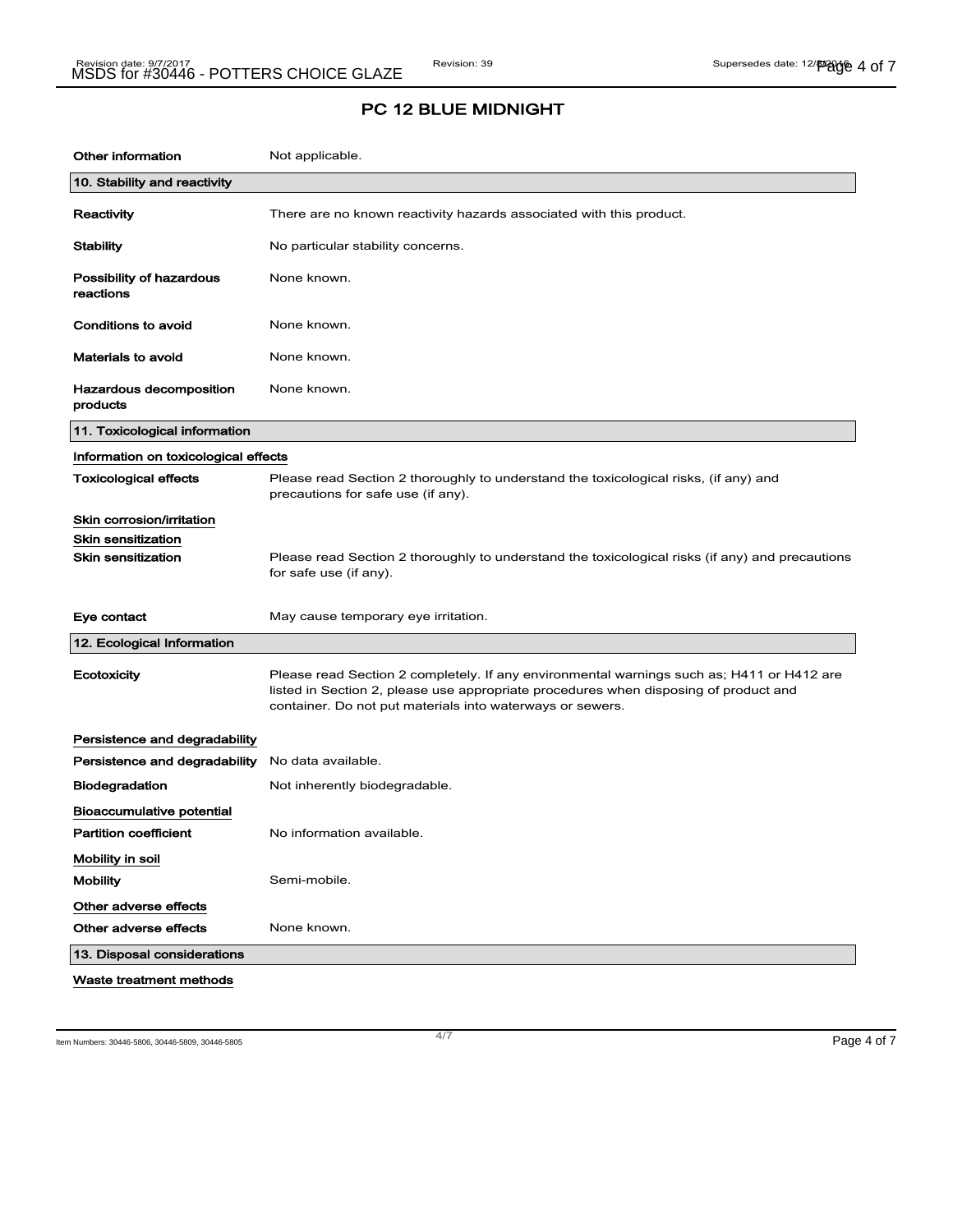| General information       | Dispose of waste product or used containers in accordance with local regulations When<br>handling waste, the safety precautions applying to handling of the product should be<br>considered. |
|---------------------------|----------------------------------------------------------------------------------------------------------------------------------------------------------------------------------------------|
| 14. Transport information |                                                                                                                                                                                              |
| General                   | The product is not covered by international regulations on the transport of dangerous goods<br>(IMDG, IATA, DOT).                                                                            |
| UN Number                 |                                                                                                                                                                                              |

Not applicable.

### UN proper shipping name

Not applicable.

#### Transport hazard class(es)

No transport warning sign required.

#### Packing group

Not applicable.

#### Environmental hazards

#### Environmentally Hazardous Substance

Please refer to Section 2 for any environmental hazards associated with this product. If H411/H412 warnings are shown then please verify packaging and labeling requirements for larger volumes.

#### Special precautions for user

Not applicable.

Transport in bulk according to Not applicable. Annex II of MARPOL 73/78 and the IBC Code

#### 15. Regulatory information

#### US State Regulations

#### California Proposition 65 Carcinogens and Reproductive Toxins

None of the ingredients are listed or exempt.

#### Massachusetts "Right To Know" List

2-aminoethanol  $1%$ silica 5-10% Hydrated Aluminium Silicate 1-5% Rutile 1-5%

## Rhode Island "Right To Know" List

2-aminoethanol  $1%$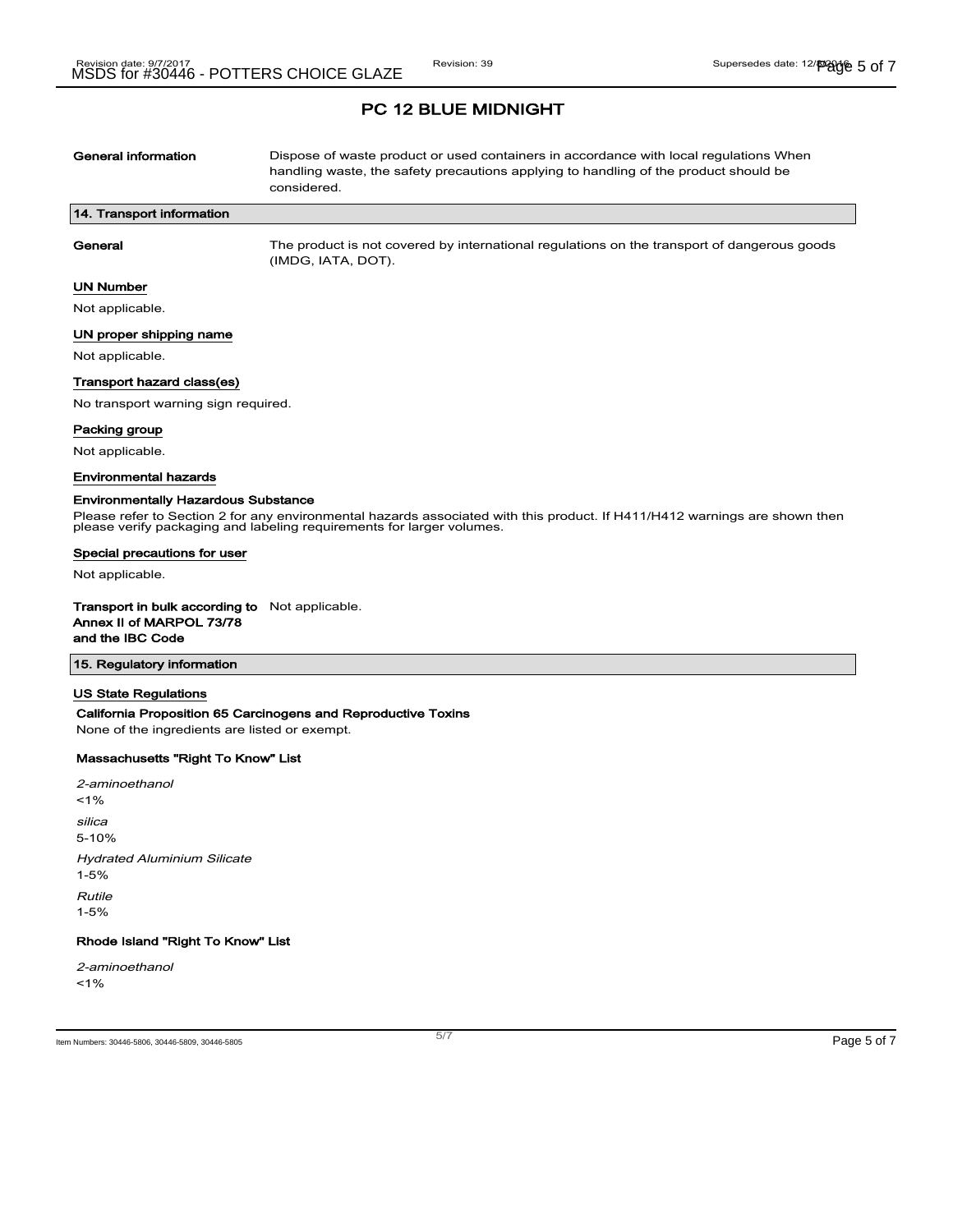silica

5-10% Hydrated Aluminium Silicate 1-5%

Rutile

1-5%

## Minnesota "Right To Know" List

2-aminoethanol  $1%$ silica 5-10% Hydrated Aluminium Silicate 1-5% Rutile 1-5%

### New Jersey "Right To Know" List

| 2-aminoethanol<br>$1\%$                        |
|------------------------------------------------|
| silica<br>$5 - 10%$                            |
| <b>Hydrated Aluminium Silicate</b><br>$1 - 5%$ |
| <b>Rutile</b><br>$1 - 5%$                      |

### Pennsylvania "Right To Know" List

2-aminoethanol  $1%$ silica 5-10% Hydrated Aluminium Silicate 1-5% Rutile 1-5%

#### Inventories

### Canada - DSL/NDSL

All the ingredients are listed or exempt.

#### US - TSCA

All the ingredients are listed or exempt.

### US - TSCA 12(b) Export Notification

All the ingredients are listed or exempt.

### 16. Other information